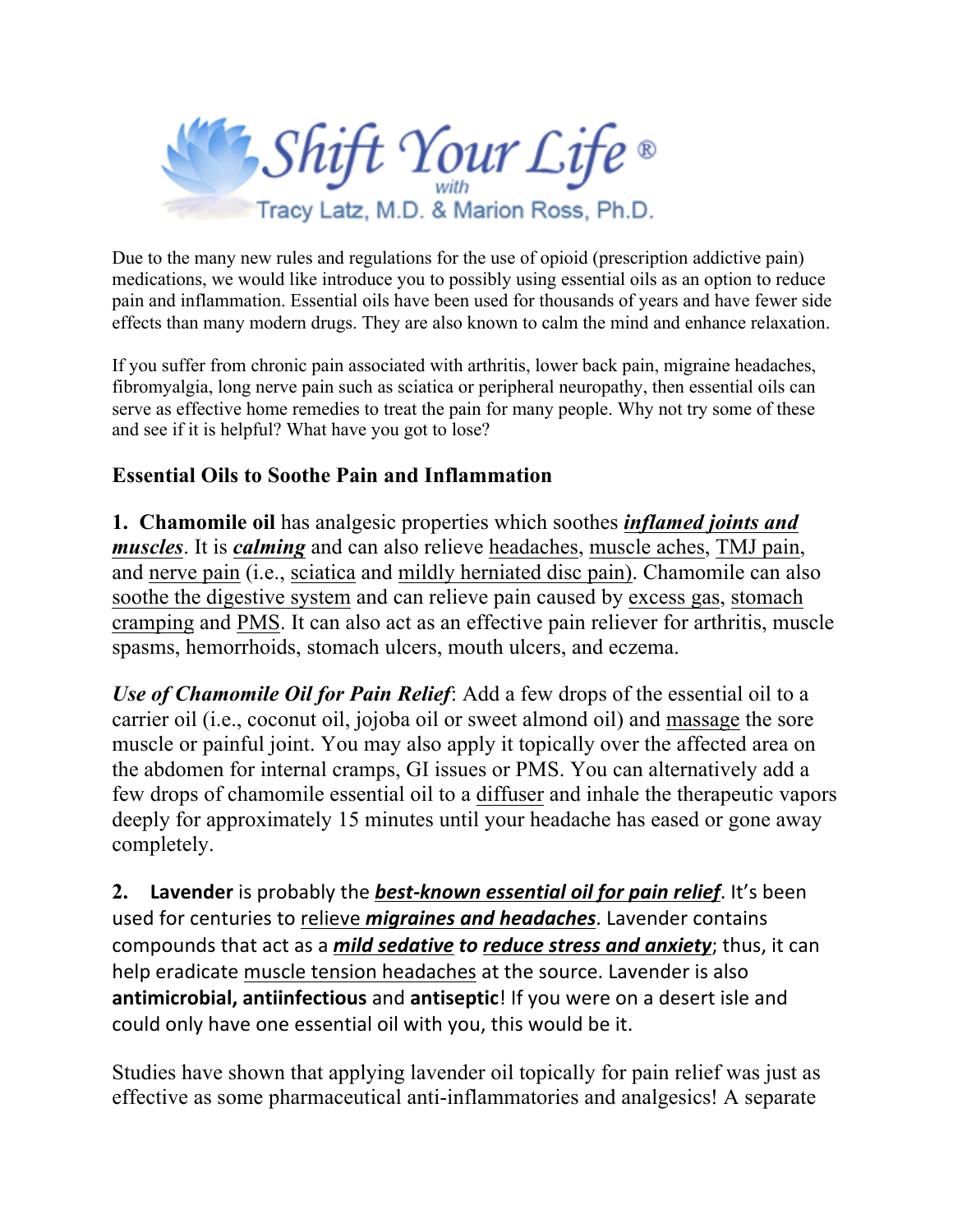study published in the journal *Evidence-Based Complementary and Alternative Medicine* found that applying lavender oil or inhaling it has a pain-relieving effect.

*Massaging lavender oil into the lower abdominal helps to relieve dysmenorrhea (painful menses)*. Inhaling lavender also was noted to have a *morphine-like effect in patients recovering from surgery!* The study also found that lavender was effective in reducing migraine pain and relieving neck and lower back pain.

*Using Lavender Oil for Pain Relief*: Add up to 10 drops of lavender essential oil to your diffuser. Inhale the therapeutic vapors deeply for approximately 15 minutes until your headache or migraine pain has eased or gone away completely. Putting a few drops on your pillowcase at night can also help ease a bedtime headache, calm anxiety, and assist with initiating sleep.

Another way to use Lavender is to rub 1 to 2 drops of lavender essential oil into the palms of your hands. Then cup them over your nose and take 4-6 slow, deep breaths to ease acute migrainous headaches. You can also take Lavender **on the go** with you by adding 2 to 4 drops of lavender oil on a cotton ball, place it in a in sealed baggie to take with you OR you can get a diffuser pendant for a necklace to have the aroma in your aura all day long. This will allow you to breathe the lavender scent for headache relief and to remain calm and centered as you go about your daily activities.

While lavender oil is mild enough to be placed directly on small areas of the skin without being diluted for most people, if you have very sensitive skin, be sure to dilute it with a carrier oil of your choice.

**3. Sweet marjoram** essential oil has *sedative and anti-inflammatory* properties to alleviate headaches, migraines, neuralgia (nerve pain), stomach cramps, irritable bowel, and toothaches. It can also help *relieve stress, anxiety and hyperactivity or restlessness.* It is also an *antiseptic* and *antibacterial.* It has been reported to help alleviate gas pain, to act as an expectorant, and also to curb an overactive sex drive. It should **NEVER** be used in pregnancy or in infants or young children because it stimulates blood flow. It has caused allergic reactions in some people – so perform a skin patch test to see how you will react to it first and you may mix with carrier oils to lessen the effect!

*Marjoram essential oil to relieve toothache*: Place a drop or two directly on and around the sore tooth. If it's too potent for you, mix sweet marjoram oil with a half teaspoon of olive oil and use a cotton ball or your finger to place on and around the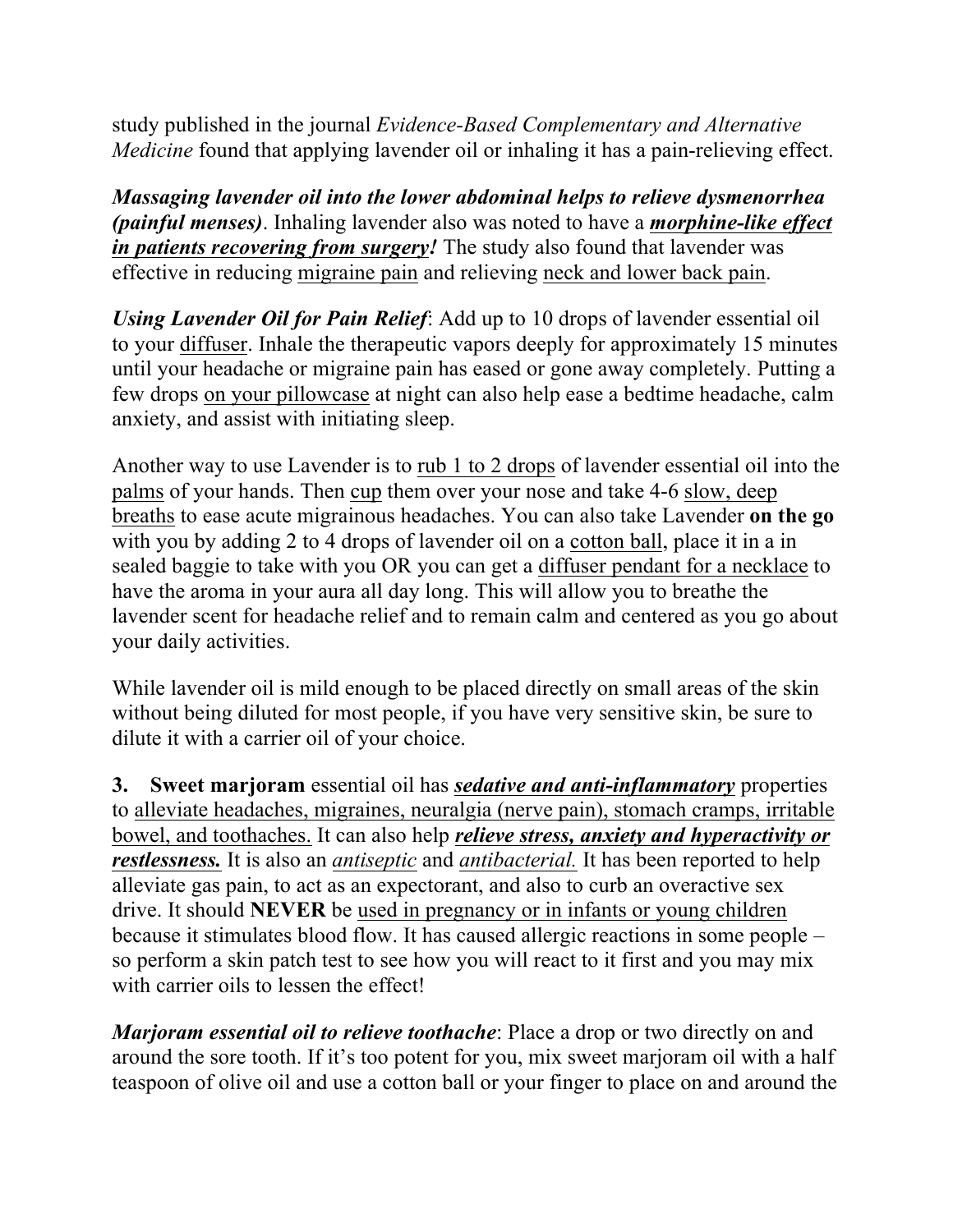painful tooth. Note: You can now also buy toothpastes that have Marjoram essential oil as an ingredient.

## **4. Eucalyptus essential oil** has pain-reducing properties due to the *anti-oxidant, anti-inflammatory, and antibacterial* compounds it contains.

If you have *painful sinuses* due to colds, flu, or other respiratory infections, inhaling eucalyptus essential oil can help unblock sinuses and relieve the pain. Just add a few drops to a diffuser and plug it in or put a few drops on a wet wash cloth and place it over your nose.

For *muscle or joint pain*: Massaging eucalyptus oil (mixed with a carrier oil) applied in a circular motion over the area of discomfort, may help to relieve stress and pain. Eucalyptus oil is analgesic and anti-inflammatory in nature. Therefore it is often recommended to patients suffering from muscular aches and pains, rheumatism, lumbago, sprained ligaments and tendons and even nerve pain.

Eucalyptus oil is thought to be very effective against cavities, dental plaque, gingivitis and other dental infections due to its germicidal properties..

**5. Peppermint essential oil** is a great *muscle relaxant* when applied topically (and mixed with a carrier oil) and a very effective natural painkiller. It is very soothing for *muscular pain, back aches and tension headaches*. Peppermint oil can also relieve the pain associated with *Fibromyalgia and Myofascial Pain* Syndrome. We often recommend mixing a drop or 2 of Pepperment oil with Lavender oil for muscular pain and adding drop or 2 of Frankincense oil to the Pepperment oil for headaches

*Sinus problems*- Inhaling diffused peppermint oil containing menthol can immediately unclog your sinuses and help relieve sore throats. It feels refreshing and has a cooling effect. Peppermint acts as an expectorant and may assist in relieving discomfort from colds, coughs, sinusitis, asthma, and bronchitis. You can mix it with a carrier oil and rub some on the chest to soothe a cold or cough. Additionally, Peppermint oil also has an *antispasmodic effect when ingested*. Enteric-coated peppermint oil capsules relieve intestinal pain associated with *IBS (Irritable Bowel Syndrome).* 

**6. Rosemary essential oil** has analgesic and anti-inflammatory properties that makes it a great for *chronic pain relief*. We recommend mixing a few drops of rosemary oil with a few drops of peppermint oil with 1 tsp of coconut oil and rub it on sore muscles and painful joints.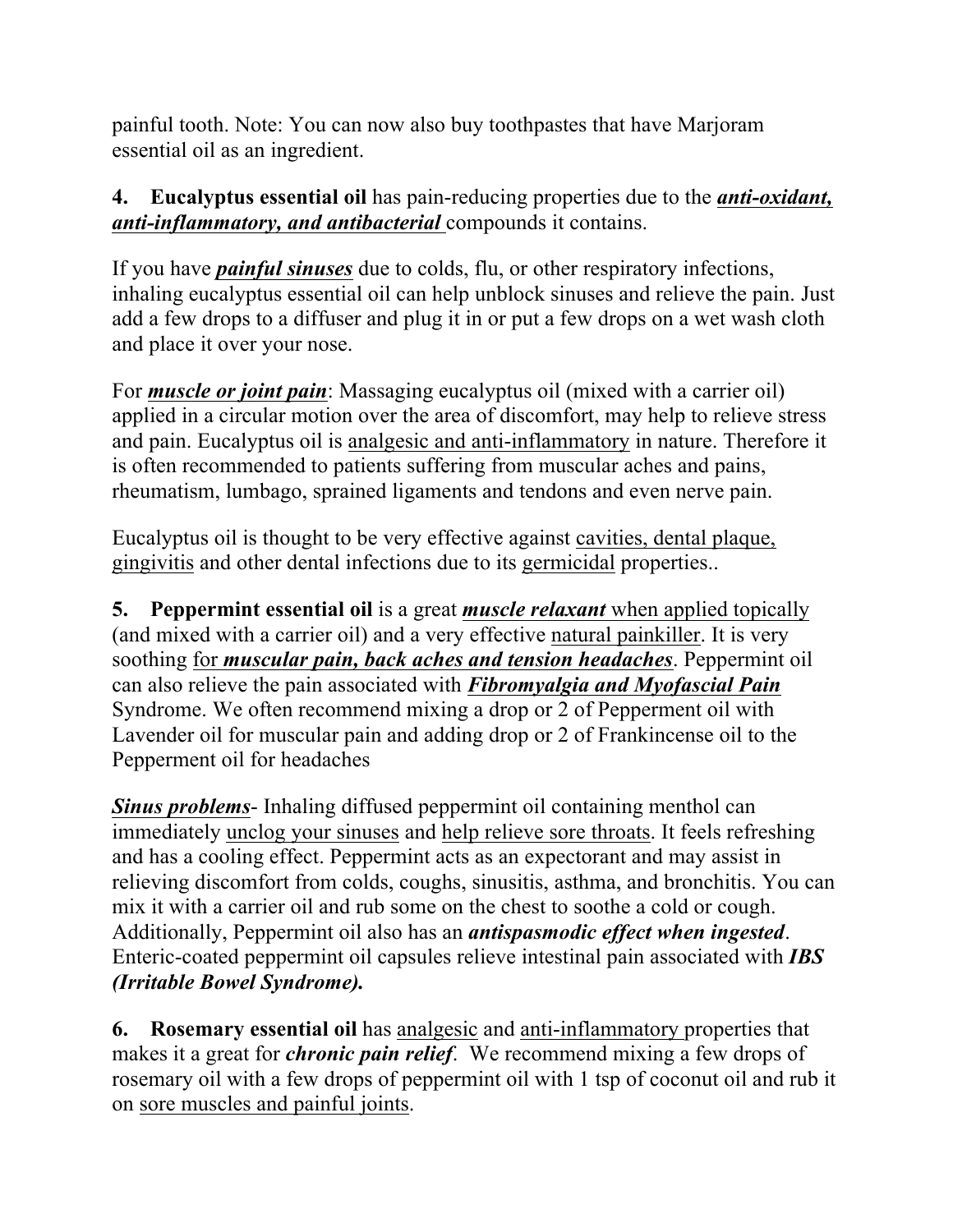It also helps Heal *Neuropathy and Neuralgia* – Take 2 drops of rosemary oil, 2 drops of helichrysum oil, 2 drops of cypress oil and 1/2 tsp of a carrier oil and rub on area of neuropathy.

The University of Maryland reports that rosemary can also help to *improve the circulation of blood (which is important in pain management) and relieve muscle pain and spasms.* The German government recommends it for use in pain relief.

**7. Wintergreen** essential oil has been used for hundreds of years in pain management, especially *to treat lower back pain*, aching muscles and stiff joints with no side effects.

It was reported in the *Journal of Alternative and Complementary Medicine* that massage oil comprising 2.5% wintergreen oil had the same effect as 325 mg aspirin when massaged into the lower back.

**8. Thyme** essential oil can help to provide you needed relief from acute or chronic pain if you suffer from *backache, muscles pains, or inflammation in joints*. The anti-inflammatory properties of thyme essential oil easily penetrate the surface of the skin to reduce pain.

A study published in the *Journal of Lipid Research* found that a compound in thyme called carvacrol suppresses COX-2, an enzyme connected with inflammation. Many non-steroidal anti-inflammatory drugs (NSAIDs) also work to suppress COX-2 to kill off the pain. There are studies that have shown that the antispasmodic effect of thyme essential oil *can reduce the pain of menstrual cramps and is as effective as ibuprofen*.

**9. Clary sage** can be particularly helpful for women because of its *hormone-like components*. In Europe, Clary Sage oil is used to help ease *menopausal discomfort, menstrual pain and regulate menstrual cycles*. Due to its esters, it can help relax muscular spasms and pains that may arise from stress and nervous tension.

**This oil should be** *diluted with a carrier oil*. In spite of clary sage's benefits, it should **NEVER** be used if you're drinking alcohol or taking any narcotics. People with low blood pressure should also avoid using this herbal oil because of its *hypotensive effects*. With its powerful sedative properties, clary sage oil can enhance the intoxicating and narcotic effects of alcohol and drugs.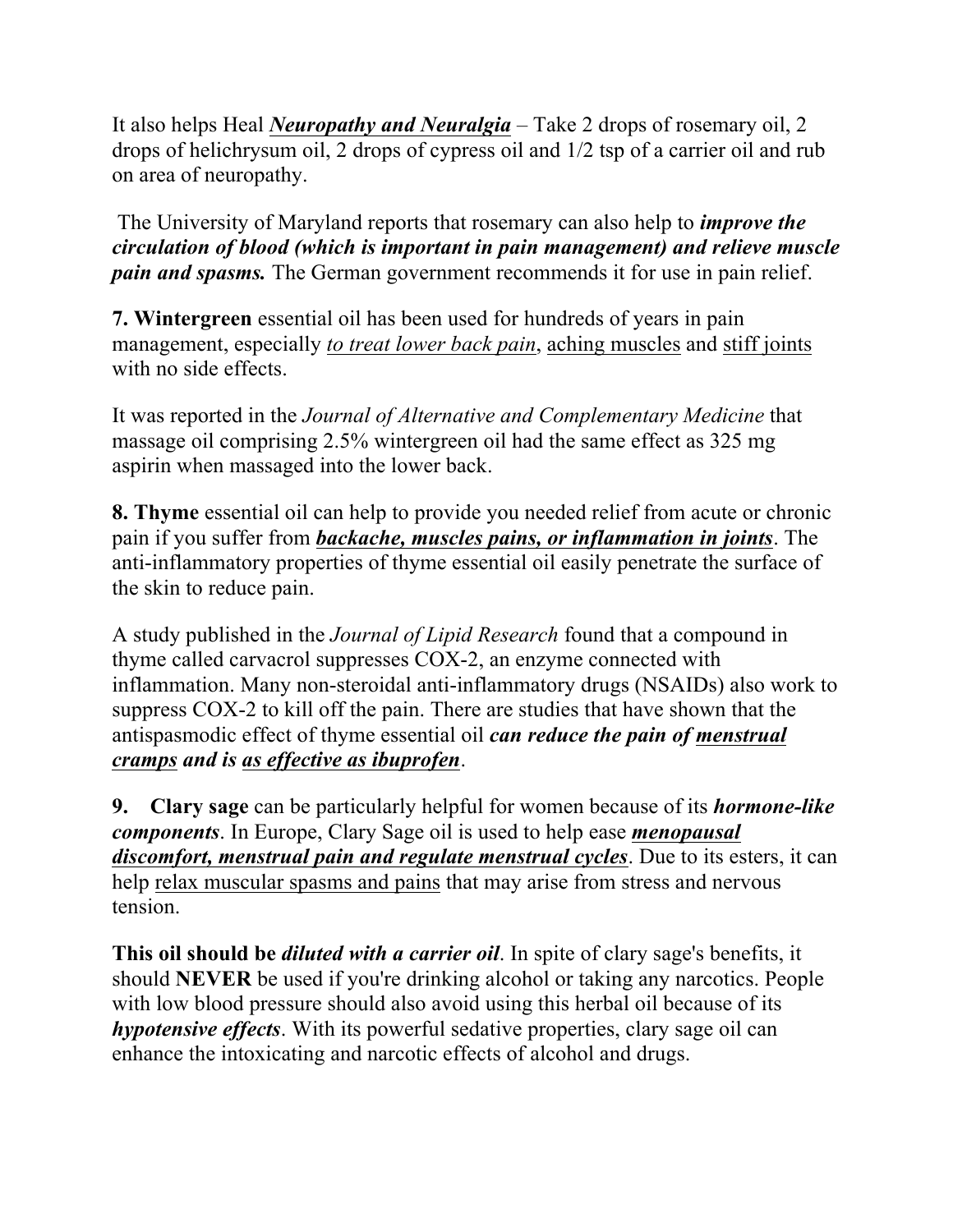Due to its estrogenic nature, clary sage essential oil may have a negative impact on people who need to regulate their estrogen levels. It is important for **people with estrogen-induced conditions to avoid using it**, and seek the advice of a healthcare professional. It **should be avoided by women during pregnancy because it stimulates menstrual flow**. Infants and young children should also be kept away from essential oils due to their highly sensitive skin!

**10. Sandalwood** oil helps to *manage pain and relax muscles* because it sedates the nervous system. Mixed with a carrier oil, Sandalwood makes an efficient painkilling ointment for *sore muscles, muscle spasms, knee pain, and rheumatic conditions*. You can add a few drops to your *diffuser* and inhale it to help relieve headaches, migraines, and stress.

Another way that sandalwood helps to manage pain is by *sedating the nervous system*. A study in the journal *Planta Medica* found that *inhaling sandalwood essential oil has a relaxing effect and reduces the production of adrenaline*. Another study found that sandalwood oil has an *anti-inflammatory effect similar to that of ibuprofen and other NSAIDs.*

**11. Juniper berry** essential oil is most commonly used as natural *sore throat* remedy and helpful healer for *respiratory infections, fatigue, muscle aches, and arthritis*. It can also help *soothe skin flair-ups, boost the immune system, help with insomnia and aid with digestion.*

Research shows juniper berry essential oil contains over 87 different active constituent compounds, including strong *antioxidants, antibacterials and antifungals.* 

Another traditional use of juniper berry essential oil is to treat *acid reflux and heartburn* without side effects. To soothe symptoms of *indigestion* you can massage one to two drops of juniper berry along with the equivalent amount of coconut oil over the entire stomach, abdomen and chest, or consider taking it internally as advised by your doctor or aromatherapist.

Juniper berry oil can also be diffused in your space or inhaled directly from the bottle.

**12. Ginger** essential oil can alleviate *joint pain* and ease *muscle stiffness*. The anti-inflammatory and analgesic properties of ginger derive from a compound called gingerol. Ginger oil is effective for pain relief when massaged into sore joints or painful muscles.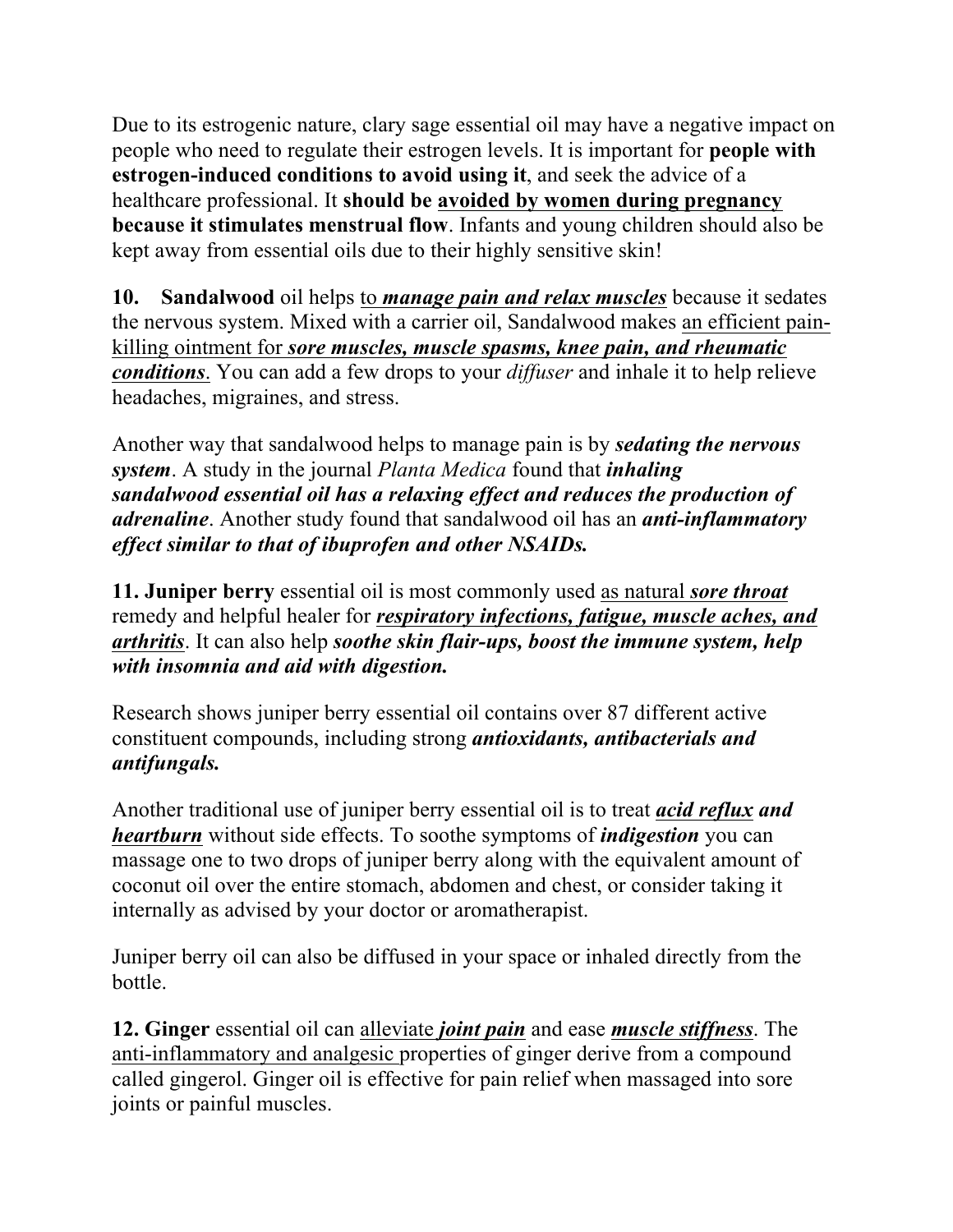A review of the therapeutic properties of ginger found that it's a natural remedy for *rheumatoid arthritis, menstrual cramps, joint inflammation, and osteoarthritis*. The review also found that ginger has a similar pain-relieving effect as NSAIDs like ibuprofen.

**13. Frankincense** enhances *circulation* which can thus improve *arthritis, digestive problems and asthma, and reduce muscular pain.* Add Frankincense oil to the painful area directly, diffuse it, or add a drop or two to a warm, wet towel then place it over the painful body part or inhale the fragrance.

Frankincense oil can also be combined other essential oils with a carrier oil to rub into *joints* for effective pain relief. The *Journal of Ethnopharmacology* in 2016 published a study showing how frankincense has pain-reducing qualities. The oil works to block COX-2 (an enzyme connected with inflammation) and "exhibits significant anti-inflammatory and analgesic effects."

**14. Yarrow** has been used for centuries in in China, Europe and India to calm **inflammation** for a variety of health issues, especially inflammation in the *intestines and female reproductive tracts*. Yarrow has been used in food and medicine since the Trojan wars in 1200 BC.

Researchers believe that yarrow's ability to quell inflammation is related to the fact that it contains both flavonoids and sesquiterpene lactones. The herb displays not only *anti-inflammatory* abilities, but also *astringent* properties. This is why yarrow is often included in topical products for inflammatory skin problems like **eczema**.

Yarrow is also *antispasmodic* which makes it useful for gastrointestinal concerns like *diarrhea, flatulence and cramping*. It can be ingested as a tea for these problems. The oil can also be used topically on *inflamed joints*.

A 2013 study published in *Phytotherapy Research* evaluated Yarrow's hypotensive, vasodilatory and bronchodilatory activities, so it can *lower high blood pressure*, relax blood vessels and *improve breathing*. Yarrow's effects on the study's animal subjects backed up the medicinal use in hyperactive cardiovascular and airway disorders like high blood pressure and **asthma**.

**15. Helichrysum** essential oil is one of the best essential oils for *bruises*. The italidiones chemical component in helichrysum essential oil has remarkable antihematoma properties, meaning it can help to keep blood inside of a blood vessel after injury to a particular area. After icing the bruise mix a few drips of